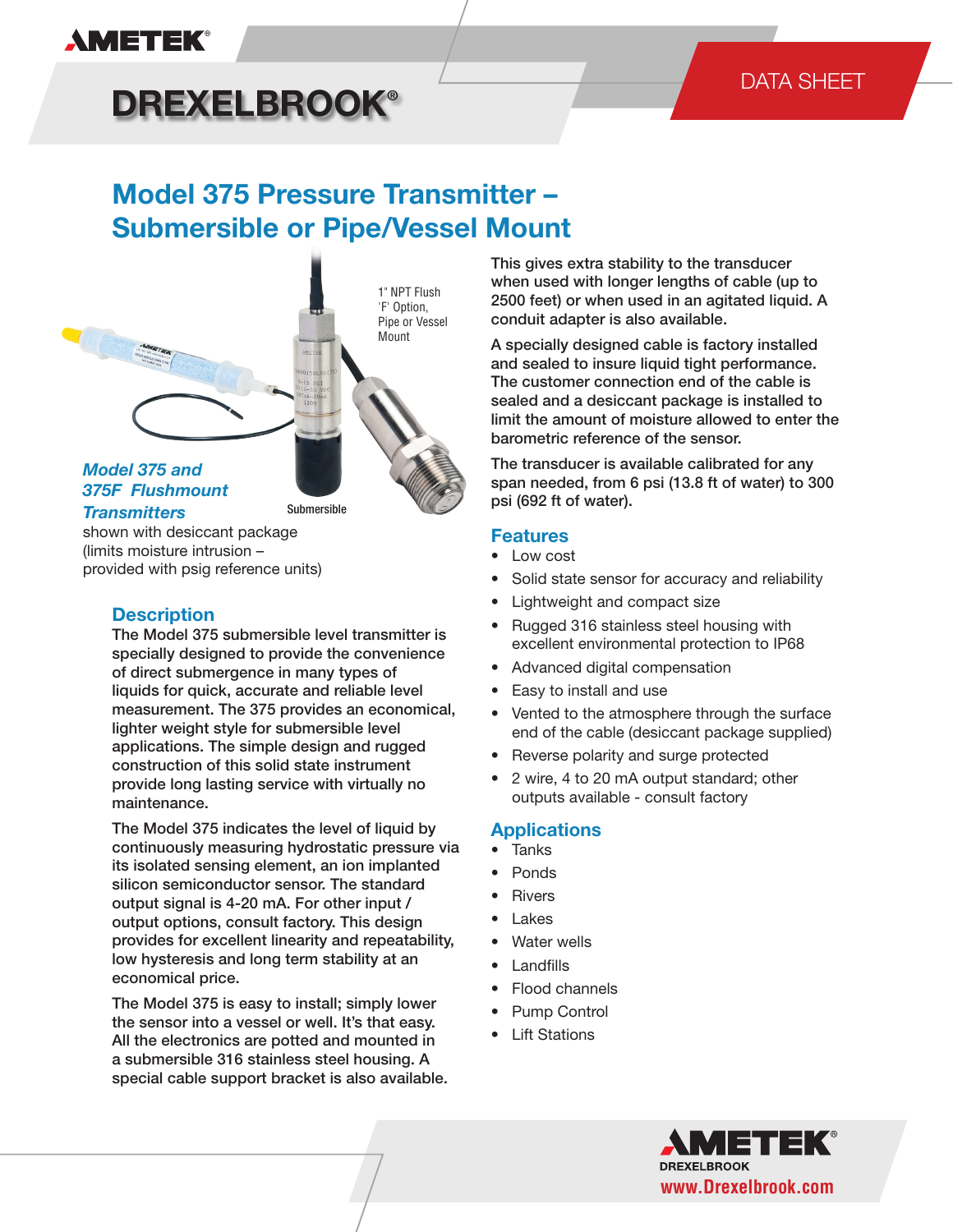# **Model 375**

## **Specifications**

**Pressure Range:**  0-6 psi to 0-300 psi

**Accuracy at 25°C BFSL (Including Linearity, Hysteresis, Repeatability):**  0.25% FS

**1 Yr. Stability:**   $< 0.25%$  FS

**Load Limitation:** 600 OHM MAX (4-20MA) 50K OHM MIN (all voltage outputs)

**Operating Temperature \*: Pressure Ranges up to 150 PSI** -25 to 60°C (-13 to 140°F) **Pressure Ranges Above 150 PSI** -25 to 25°C (-13 to 77°F)

**Compensated Temperature: Pressure Ranges up to 150 PSI** 0 to 50°C (32 to 122°F) **Pressure Ranges Above 150 PSI** 0 to 25°C (32 TO 77°F)

**Total Error Band (Includes Temperature Effects, Zero and Span Sets):**  $±1\%$  FS; 6 PSI range:  $±2\%$  FS

**Burst Pressure:**  3X FS or 450 PSI whichever is less

**Vibration:** 10G, 55 – 2000 HZ

**Shock:** 30G

#### **Wetted Materials:**

 316L Stainless Steel, Polyurethane Cable, Viton / Neoprene Seal, Delrin

#### **Process Connection:**

 ¼ -18 NPT Male with Delrin Snubnose removed (submersible model)

#### **Electrical Connection:**

 #22AWG Cable, Options N, R, C potted end, vent tube and in-line desiccant canister

#### **Pressure Code:**

0006 0-6 PSI (0-0.4BAR), 13.8 ft Water (4.2 m) 0015 0-15 PSI (0-1BAR), 34.6 ft Water (10.5 m) 0030 0-30 PSI (0-2BAR), 69.2 ft Water (21.1 m) 0060 0-60 PSI (0-4BAR), 138.4 ft Water (42.2 m) 0100 0-100 PSI (0-7BAR), 230.7 ft Water (70.3 m) 0150 0-150 PSI (0-10BAR), 346.1 ft Water (105.5 m) 0300 0-300 PSI (0-21BAR), 692 ft Water (211m)

*Other Ranges Are Available. Please Consult Factory.*

*\* Do not subject unit to freezing water, or damage may result.*

*For Unspecified Pressure Ranges, Errors Are Based On Turndown Of The Next Higher Range.*

*Affected Specifications Include 1 Yr Stability & Total Error Band. Example: 9 PSI Range is (15 PSI Sensor ÷ 9 PSI Range) X 1% = 1.67% Total Error Band*

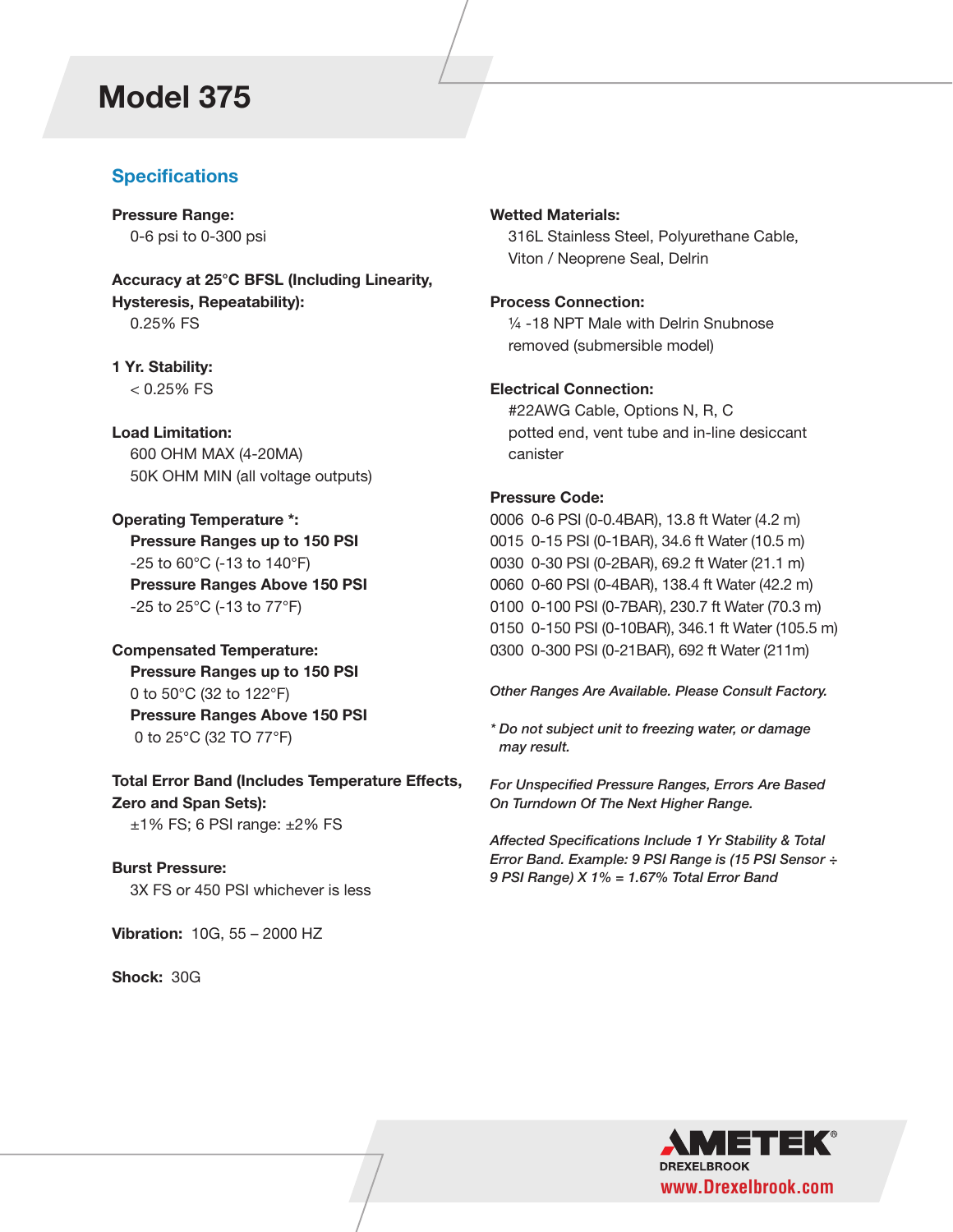## **TYPICAL WIRING DIAGRAM** TYPICAL WIRING DIAGRAM



**4-20mA LEGEND**





 $0.1000$  PSI (30.3 m), 230.7 feet water (70.3 m), 230.7 feet water (70.3 m), 230.7 feet water (70.3 m), 230.3 m), 230.3 m), 230.3 m), 230.3 m), 230.7 feet water (70.3 m), 230.7 feet water (70.3 m), 230.3 m), 230.3 m), 230

*Other ranges are available – please consult factory.*